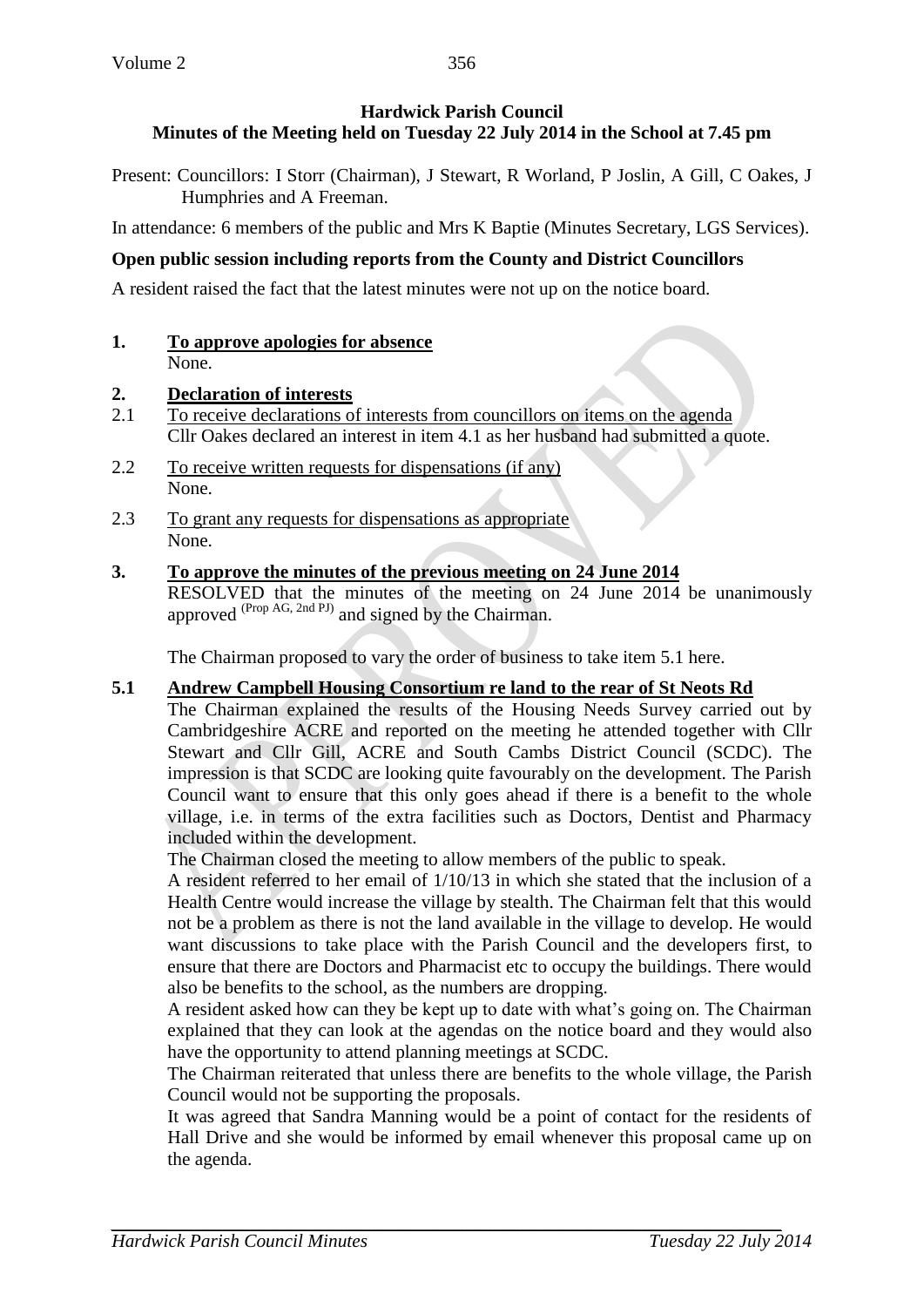A resident said he wouldn't want Hardwick to grow too big. The Chairman said this development would have to go through as an exception site as it is outside the village envelope.

A resident stated that it should be clear to the Parish Council that there is quite a lot of opposition from the residents of Hall Drive and asked if the Parish Council were taking these opinions into account. The residents are also concerned that Hall Drive will become a short cut into the village. With over 100 new houses proposed, many will have young families doing the school run and there are concerns that people will use Hall Drive rather than pass the congested area near the shop.

The meeting was reopened at 8.15pm and the members of public left the meeting.

#### **4. Matters arising and carried forward from the last or previous meetings for discussion/decisions**

4.1 (6.3) Overhanging vegetation on Limes Rd to be cut back – to consider quotes if received

Cllr Oakes left the room whilst the next item was discussed.

Quotes from CGM and Peter Oakes were considered. RESOLVED to accept the quote of £90 + VAT from CGM as the cheaper of the 2 quotes. Cllr Oakes rejoined the meeting.

4.2 Recreation Ground maintenance update – to consider what vertidraining, fertiliser or weed spraying is required on the Recreation Ground and whether quotes should be obtained

RESOLVED to check if this work had already been put in hand with Mel Pooley.

4.3 (4.3) To consider quotations for new swings at Worcester Avenue play area and if grants should be obtained

To be carried forward as only 1 quote received.

### **5. Correspondence/communications received**

- 5.2 Councillor Steve Jones, Bourn Parish Council Proposal for Coalition of Parish Councils to oppose the Local plan RESOLVED that the Parish Council join the Coalition. (Prop PJ, 2nd CO, unanimous) RESOLVED that the Parish Council contribute £500 towards specialist advice on the impact of traffic. (Prop JS, 2nd PJ, unanimous) The Parish Council felt that it would be intolerable for the residents of Hardwick to get into Cambridge because of the additional amount of motorists on the road, and people using the village as a rat run will cause problems for the school. 5.3 CCC Transport Strategy in Cambridge consultation It was noted that the date of the consultation had passed.
- 5.4 Rural Network Services rural housing policy review questionnaire Noted, this had been completed.

#### **6. Planning Applications and Decision notices and tree works applications**

- 6.1 Planning applications received since the last meeting
- 6.1.1 S/1510/14/FL 8 Ashmead Drive Single storey rear and side extension RESOLVED to recommend approval. (Prop PJ, 2nd AG, unanimous)
- 6.1.2 S/1465/14/FL 48 Ellison Lane Prior notification of proposed larger house extension, conservatory Noted.
- 6.2 SCDC Decision Notices None.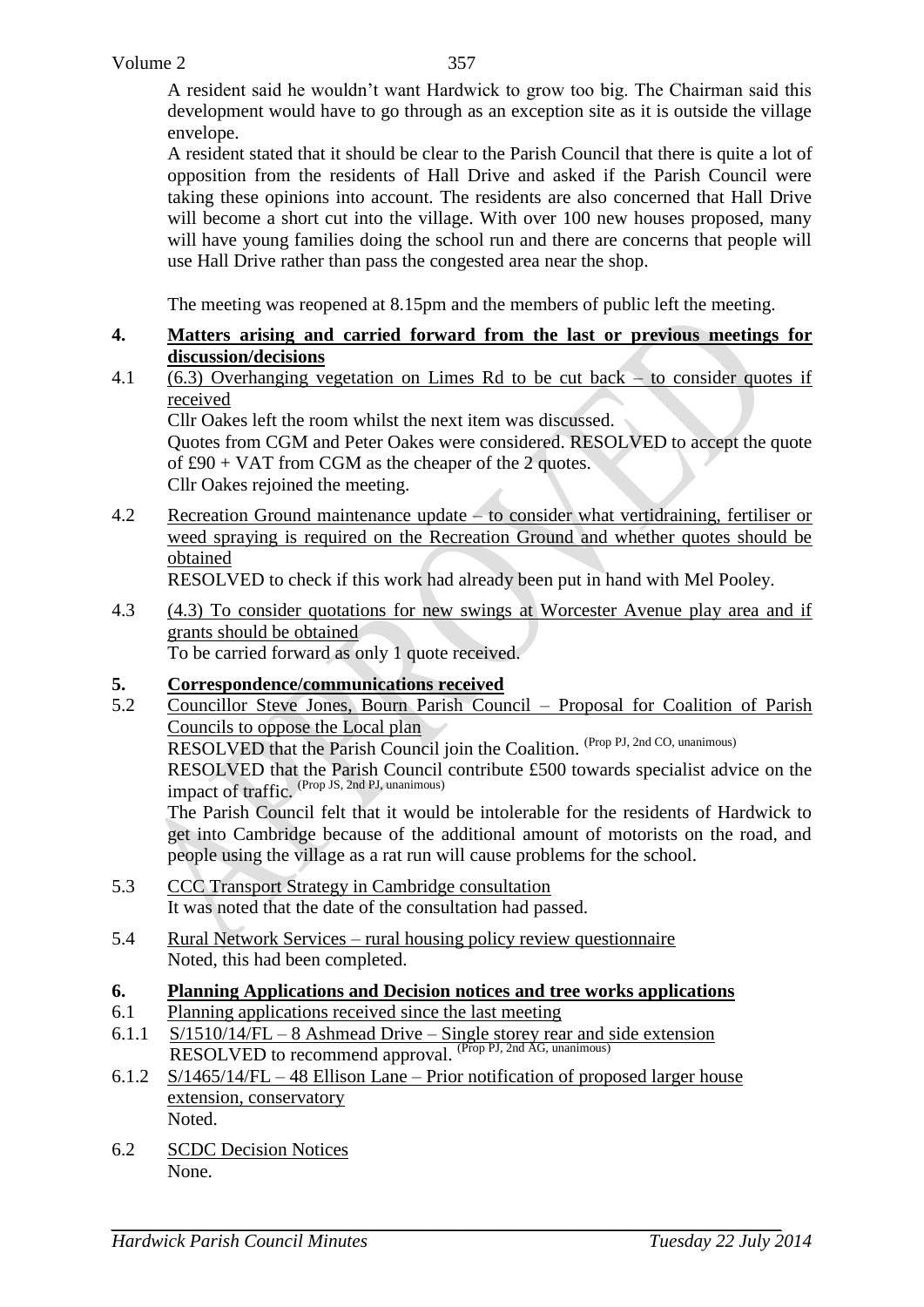### 6.3 Tree Works

Cllr Gill reported that about 3 yrs ago the Council carried out some work to cut back a Laurel hedge outside 5 Egremont Rd and 43 Cambridge Rd. This has grown quite large again and the resident asked if it could be cut back again. RESOLVED to seek quotes to cut back.

### **7. Members reports and items for information only**

- 7.1 Report on meeting with SCDC regarding affordable housing Taken earlier.
- 7.2 Proposal that the pond on Main St is cleared RESOLVED to obtain quotes.

### **8. Finance, procedure and risk assessment**

- 8.1 To consider any quotes for urgent work required because of risk
- It was noted that at the Egremont Rd play area, a wooden upright is missing on the slide platform. There should be 3 uprights on each side and one is missing. RESOLVED that the Clerk puts the work in hand as soon as possible, and put up a laminate sign saying that the Parish Council is aware that an upright is missing and are trying to fix it as soon as possible. It was also agreed to replace 2 missing spars on the fence and gate opposite the tennis courts at the same time.
- 8.2 To receive play area and skate park inspection reports including RoSPA reports Received.

### 8.3 To receive the financial report and approve the payment of bills

RESOLVED to receive the financial report and the invoices and bank statements being checked before the cheques were signed at the end of the meeting.

RESOLVED that the payments as listed in the finance report should be paid. (Prop PJ, 2nd) JH)

| SCDC (Ellison Lane dog bin)       | £30.25   |
|-----------------------------------|----------|
| <b>SCDC</b> (Trade Waste)         | £13.45   |
| SCDC (Grenadier Walk bin)         | £180.00  |
| Grounds by Rounds (grass cutting) | £1021.09 |
| CGM (Millennium footpath)         | £108.00  |
| <b>Salaries</b>                   | £333.41  |
| LGS Services (Admin support)      | £1489.43 |
| Hardwick School (Room Hire)       | £70.00   |
| RPM (play area repairs)           | £1554.00 |

Credits including receipt of rent and advertising income were noted.

### **9. Members items for the next agenda and for the Clerk's information and Closure of meeting**

Cllr Joslin's report on a meeting she had attended at SCDC on the Local Plan where the impression was that developers, who had previously had proposals turned down, were finding it easier to appeal. The reason being that whilst the Local Plan is with the Planning Inspector, SCDC could not demonstrate a five year supply of deliverable housing sites. Also discussed at the meeting was pre-planning application advice. This would be given in a confidential nature and many Parish Councils were not comfortable with this and would rather be kept informed.

It was noted the cycle path from Hardwick to Cambridge was quite overgrown in places. Highways are to be asked to cut it back.